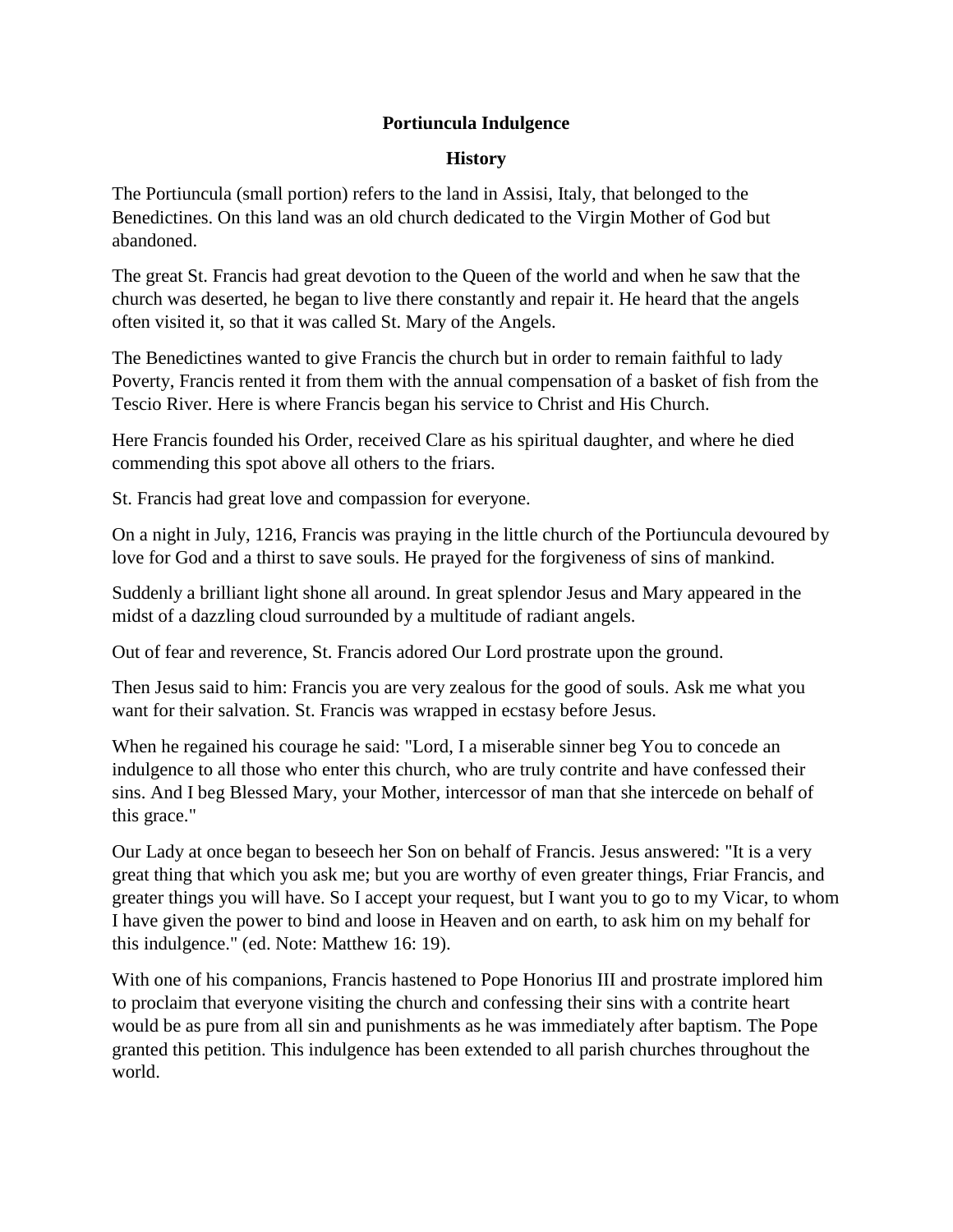The date was set from vespers of the first of August until sundown on the second of August, the Feast of Our Lady of the Angels. It is said that St. Francis was given this day by Our Lord because the Feast of the Chains of St. Peter celebrated on August first is the day Peter was released from prison and his chains removed.

This is an extraordinary demonstration of God's mercy in removing the chains of sin from those who devoutly and faithfully seek to gain the indulgence by completing its requirements.

## **Conditions**

The conditions to obtain the Plenary Indulgence of the Forgiveness of Assisi is (for oneself or for a departed soul) is as follows:

- Sacramental Confession to be in God's grace (during eight days before or after.)
- Participation in the Holy Mass and Eucharist
- Recitation of The Apostles Creed, Our Father and also a prayer for the Pope's Intention (such as an Our Father, Hail Mary, etc.).

The Portiuncula Indulgence is a grace not to be missed—not only for yourself but for the many suffering souls in Purgatory. Mark your calendar for the Feast of Our Lady of the Angels beginning at Vespers (Noon) on the First of August to August 2nd at Midnight.

Tell everyone of the magnitude of this gift. Once again, we see the unfathomable Divine Mercy of God.

## **Distinguishing this Indulgence from Others: \***

On the day (August 2nd) on which it is granted, it can be gained not only once, but oftener. You can gain other indulgences only once on the same day, but the Portiuncula indulgence you can gain on the first Sunday of August, and that, too, as often as on that day you visit a church of the Franciscans, or the parish church, (you may go out of the church and re-enter as many times as you wish) and there pray according to the intention of the Holy Father. The Congregation of the Council has twice confirmed the indulgence on July 17, 1700 and again on December 4, 1723. Again, the Sacred Congregation of Indulgences on February 22, 1847 reaffirmed the indulgence and noted that Communion did not have to be received only in a Franciscan Church. Pope Pius IX confirmed these decisions by a decree dated July 12, 1849. It is indeed true that on one day we can gain a plenary indulgence for ourselves only once, but this does not interfere with the doctrine that the Portiuncula indulgence can be gained more than once on the same day, for we may apply it to the souls in purgatory, if we gain it the second and the third time, etc. A question arose if a visit was made on the second Sunday if the indulgence still applies, and the visit repeated the answer by the Congregation of Indulgences on Feb. 22, 1847 was in the affirmative.

\*(excerpted from: [http://friarsminor.org/sermons/portiuncula.html\)](http://friarsminor.org/sermons/portiuncula.html)

NOTE: A review of the meaning of the above with a retired provincial of the Holy Name Province, of the Franciscan Order, and in consultation with the Franciscan Ordo, states that this Indulgence may only be transferred to Sunday as a special concession to remote areas of the